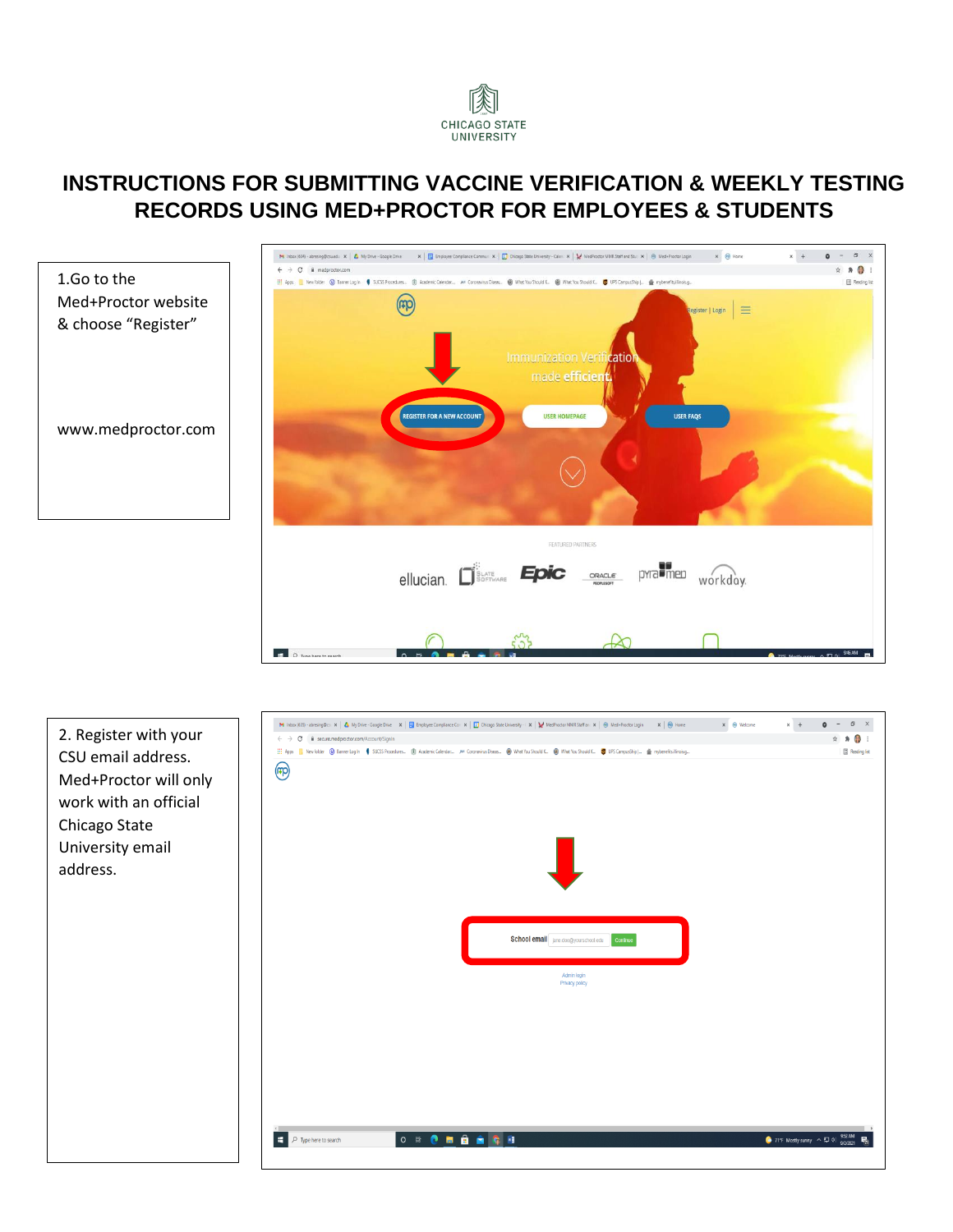| 3. Register New                | M Inbox (120) - cgrijalv@csu.edu - X   M Inbox (120) - cgrijalv@csu.edu - X   @ Chicago State University : Login X   @ Chicago State University : Login X   @ Home<br>← → C  A auth.medproctor.com/cas/login?service=https://secure.medproctor.com/directto |                                                                                                                                        | X @ Med+Proctor Login                                                                                                                           | $\times$ $\Theta$ Get started<br>$x$ + | $\Box$ $\times$<br>☆ ★ ● : |
|--------------------------------|-------------------------------------------------------------------------------------------------------------------------------------------------------------------------------------------------------------------------------------------------------------|----------------------------------------------------------------------------------------------------------------------------------------|-------------------------------------------------------------------------------------------------------------------------------------------------|----------------------------------------|----------------------------|
| Account-do not<br>log in here. |                                                                                                                                                                                                                                                             | Med+Proctor Login                                                                                                                      | <b>&amp;</b> Privacy Policy                                                                                                                     |                                        |                            |
|                                |                                                                                                                                                                                                                                                             | Email: (The school or personal email address you used to<br>register for your Med+Proctor account.)<br>Password:                       |                                                                                                                                                 |                                        |                            |
|                                |                                                                                                                                                                                                                                                             | <b>LOGIN</b><br><b>O</b> Forgot your password?<br>& Register New Account                                                               |                                                                                                                                                 |                                        |                            |
|                                |                                                                                                                                                                                                                                                             | For security reasons, please log out and exit your<br>web browser when you are done accessing services<br>that require authentication! |                                                                                                                                                 |                                        |                            |
|                                |                                                                                                                                                                                                                                                             |                                                                                                                                        | Have questions about your Med+Proctor account or your immunization and testing<br>requirements?<br>Visit support.medproctor.com for assistance. |                                        |                            |

| $\leftarrow$ $\rightarrow$ C<br>4. Register for a<br>$\circledR$<br>Med+Proctor | M Inbox (120) - cgrijalv@csu.edu - X   M Inbox (120) - cgrijalv@csu.edu - X   @ Chicago State University : Login X   @ Chicago State University : Login X   @ Home<br>■ secure.medproctor.com/Account/Landing<br>Register for a Med+Proctor account | $\times$ $\quad$ $\quad$ Get started | $\times$ $\qquad \bigcirc$ Get started | $x$ +                       | $\Box$<br>☆ ★        |
|---------------------------------------------------------------------------------|-----------------------------------------------------------------------------------------------------------------------------------------------------------------------------------------------------------------------------------------------------|--------------------------------------|----------------------------------------|-----------------------------|----------------------|
|                                                                                 |                                                                                                                                                                                                                                                     |                                      |                                        |                             |                      |
|                                                                                 |                                                                                                                                                                                                                                                     |                                      |                                        |                             |                      |
|                                                                                 |                                                                                                                                                                                                                                                     |                                      |                                        |                             |                      |
|                                                                                 |                                                                                                                                                                                                                                                     |                                      |                                        |                             |                      |
| account here. It is                                                             |                                                                                                                                                                                                                                                     |                                      |                                        |                             |                      |
| important to use<br>your Chicago State                                          | · Enter a working email address below.<br>· For best results use your university or college email. Your school may require that you use one to register.<br>. If you don't have a university email address, then use a personal one.                |                                      |                                        |                             |                      |
| University email                                                                | School email address                                                                                                                                                                                                                                |                                      |                                        |                             |                      |
| address here.                                                                   | Register                                                                                                                                                                                                                                            |                                      |                                        |                             |                      |
|                                                                                 |                                                                                                                                                                                                                                                     |                                      |                                        |                             |                      |
|                                                                                 |                                                                                                                                                                                                                                                     |                                      |                                        |                             |                      |
|                                                                                 |                                                                                                                                                                                                                                                     |                                      |                                        |                             |                      |
|                                                                                 |                                                                                                                                                                                                                                                     |                                      |                                        |                             |                      |
|                                                                                 |                                                                                                                                                                                                                                                     |                                      |                                        |                             |                      |
|                                                                                 |                                                                                                                                                                                                                                                     |                                      |                                        |                             |                      |
|                                                                                 |                                                                                                                                                                                                                                                     |                                      |                                        |                             |                      |
|                                                                                 |                                                                                                                                                                                                                                                     |                                      |                                        |                             |                      |
| a.                                                                              | O H & @ H XB M F H C<br>$\mathcal{P}$ Type here to search                                                                                                                                                                                           |                                      |                                        | ● 75°F Mostly sunny へ 短 (4) | 11:10 AM<br>9/2/2021 |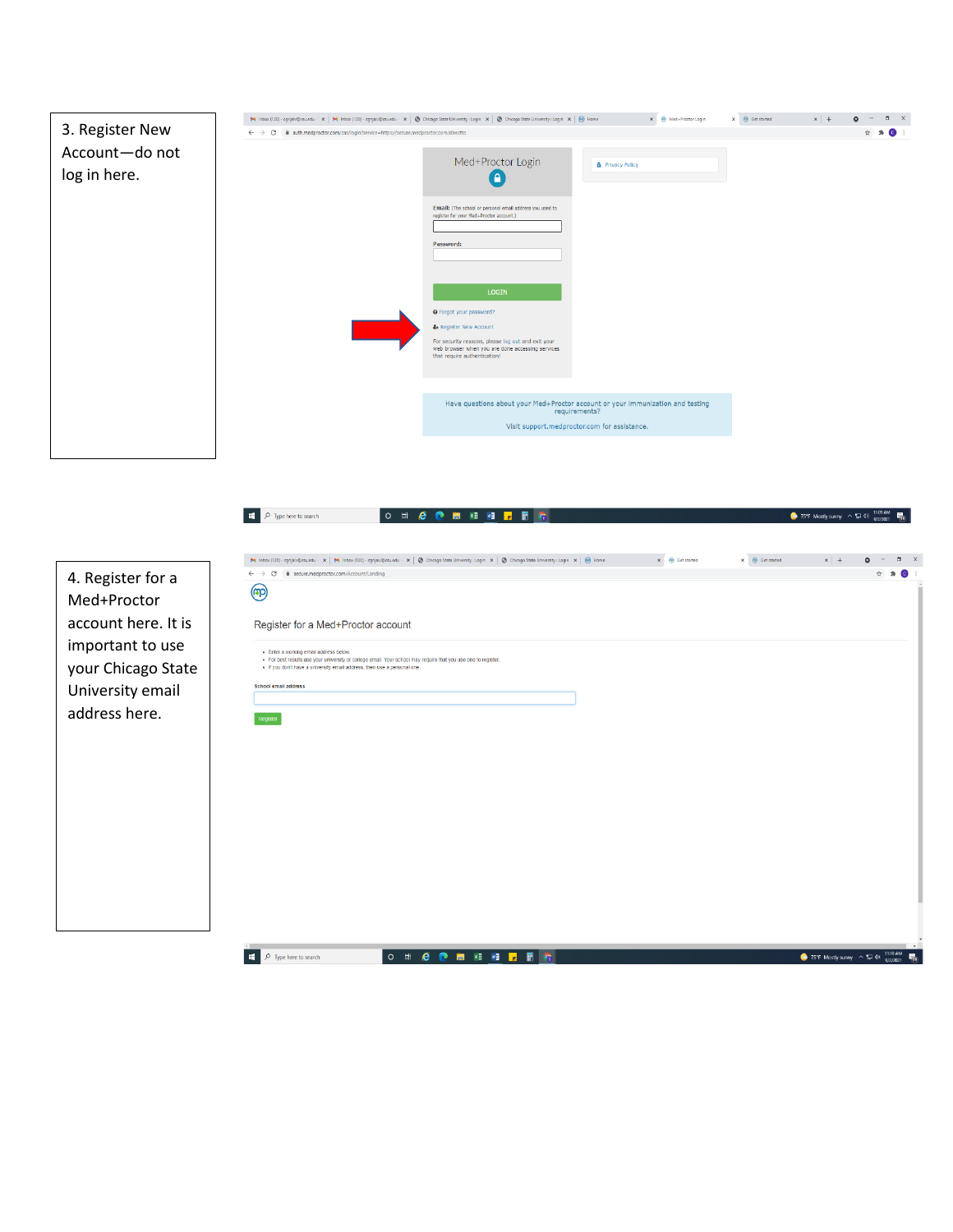|                          | M Inbox (128) - cgrijalv@csu.edu - X   M Inbox (120) - cgrijalv@csu.edu - X   @ Chicago State University : Login X   @ Chicago State University : Login X   @ Home<br>X + Welcomel Let's get started. X + + Gi Get started |                          |
|--------------------------|----------------------------------------------------------------------------------------------------------------------------------------------------------------------------------------------------------------------------|--------------------------|
|                          | ii secure.medproctor.com/Account/Register?userName=cgrijalr%40csu.edu&hasDomain=True&institutionId=338<br>$\leftarrow$ $\rightarrow$ C                                                                                     |                          |
| 5. Please create a       | (cp)                                                                                                                                                                                                                       |                          |
| password for your        | Welcome! Let's get started.                                                                                                                                                                                                |                          |
| Med+Proctor account      |                                                                                                                                                                                                                            |                          |
| and provide your first   | The email address you entered is associated with a Med+Proctor university or college. If you are not completing this application for Chicago State University then please contact support at help@medproctor.com.          |                          |
| and last name and        |                                                                                                                                                                                                                            |                          |
| date of birth. This is a | <b>Email Address</b><br>cgrijalv@csu.edu                                                                                                                                                                                   |                          |
| secure, private system   | Securing your personal data is very important to Med+Proctor.<br>- Use 8 or more characters                                                                                                                                |                          |
| that is encrypted. All   | - Keep your password secret.<br>- Pick a password that will be easy to remember but hard to guess<br>· Do not use common passwords or familiar phrases                                                                     |                          |
| information is owned     |                                                                                                                                                                                                                            |                          |
| by CSU. For more         | Password                                                                                                                                                                                                                   |                          |
| information, please      | <b>First Name</b><br>Charle                                                                                                                                                                                                |                          |
| see the Med+Proctor      | Grialva<br><b>Last Name</b>                                                                                                                                                                                                |                          |
| privacy statement on     | Date of Birth<br>Format mm/dd/www.                                                                                                                                                                                         |                          |
| the main webpage.        | Phone<br>(XXX) XXX-XXXX                                                                                                                                                                                                    |                          |
|                          |                                                                                                                                                                                                                            |                          |
|                          |                                                                                                                                                                                                                            |                          |
|                          | e<br>$x = -x$<br>$O$ $\Xi$<br>Type here to search                                                                                                                                                                          | 75°F Mostly sunny ^ E 01 |

A timed screen indicating an email will be sent school email.

|                       |                                                                                 | M Inbox (120) - oprjølv@csuedu - X   M Inbox (120) - oprjølv@csuedu - X   @ Chicago State University: Login X   @ Chicago State University: Login X   @ Home                                                                                                                                                                 | $\times$ $\quad$ $\quad$ Edit Profile | $\times$ $\quad$ Get started |               | $x$ +                                   | $\Box$                    |
|-----------------------|---------------------------------------------------------------------------------|------------------------------------------------------------------------------------------------------------------------------------------------------------------------------------------------------------------------------------------------------------------------------------------------------------------------------|---------------------------------------|------------------------------|---------------|-----------------------------------------|---------------------------|
| 6. Additional         | $\leftarrow$ $\rightarrow$ C $\quad$ iii secure.medproctor.com/Profile/Personal |                                                                                                                                                                                                                                                                                                                              |                                       |                              |               |                                         | ☆ ★<br>$\bullet$          |
| biographical data is  | $\text{CHICAGO }\text{ST\#TE}\atop \text{UNIVERSITY}$<br>(cp)                   |                                                                                                                                                                                                                                                                                                                              |                                       | <b>Messages</b>              | <b>Status</b> | Account                                 | Sign Out                  |
| added on this screen. | <b>Personal Contact Information</b>                                             |                                                                                                                                                                                                                                                                                                                              |                                       |                              |               |                                         |                           |
|                       | First Name *                                                                    | Charlie                                                                                                                                                                                                                                                                                                                      | <sup><sup>®</sup> Profile</sup>       |                              |               |                                         |                           |
|                       | Middle Name                                                                     |                                                                                                                                                                                                                                                                                                                              |                                       |                              |               |                                         |                           |
|                       | Last Name                                                                       | Grijalva                                                                                                                                                                                                                                                                                                                     |                                       |                              |               |                                         |                           |
|                       | Date of Birth                                                                   | Format mmlddlyyyy                                                                                                                                                                                                                                                                                                            |                                       |                              |               |                                         |                           |
|                       | Sex                                                                             | Select                                                                                                                                                                                                                                                                                                                       |                                       |                              |               |                                         |                           |
|                       | Address 1                                                                       |                                                                                                                                                                                                                                                                                                                              |                                       |                              |               |                                         |                           |
|                       | Address <sub>2</sub>                                                            |                                                                                                                                                                                                                                                                                                                              |                                       |                              |               |                                         |                           |
|                       | City                                                                            |                                                                                                                                                                                                                                                                                                                              |                                       |                              |               |                                         |                           |
|                       | State/Province/Region                                                           |                                                                                                                                                                                                                                                                                                                              |                                       |                              |               |                                         |                           |
|                       | Zip/Postal Code                                                                 |                                                                                                                                                                                                                                                                                                                              |                                       |                              |               |                                         |                           |
|                       | Country                                                                         | Select                                                                                                                                                                                                                                                                                                                       |                                       |                              |               |                                         |                           |
|                       | <b>Preferred Phone</b>                                                          |                                                                                                                                                                                                                                                                                                                              |                                       |                              |               |                                         |                           |
|                       | <b>Backup Email</b>                                                             |                                                                                                                                                                                                                                                                                                                              |                                       |                              |               |                                         |                           |
|                       |                                                                                 | A personal email address different than your university address.                                                                                                                                                                                                                                                             |                                       |                              |               |                                         |                           |
|                       | Med-Productor account status with the nerson helow                              | You can select someone to speak with Med+Proctor support on your behalf. Federal laws prohibit sharing your medical and educational record with anyone without<br>your express permission. We will not be able to discuss your medical record or enrollment with the person you select. We will be able to discuss only your |                                       |                              |               | Leave a message                         | o                         |
|                       | <b>H</b><br>$\rho$ Type here to search                                          | O N & O H H H F F G                                                                                                                                                                                                                                                                                                          |                                       |                              |               | $\bullet$ 76°F AQI 55 $\land$ $\Box$ 00 | 11:13 AM<br>最<br>9/2/2021 |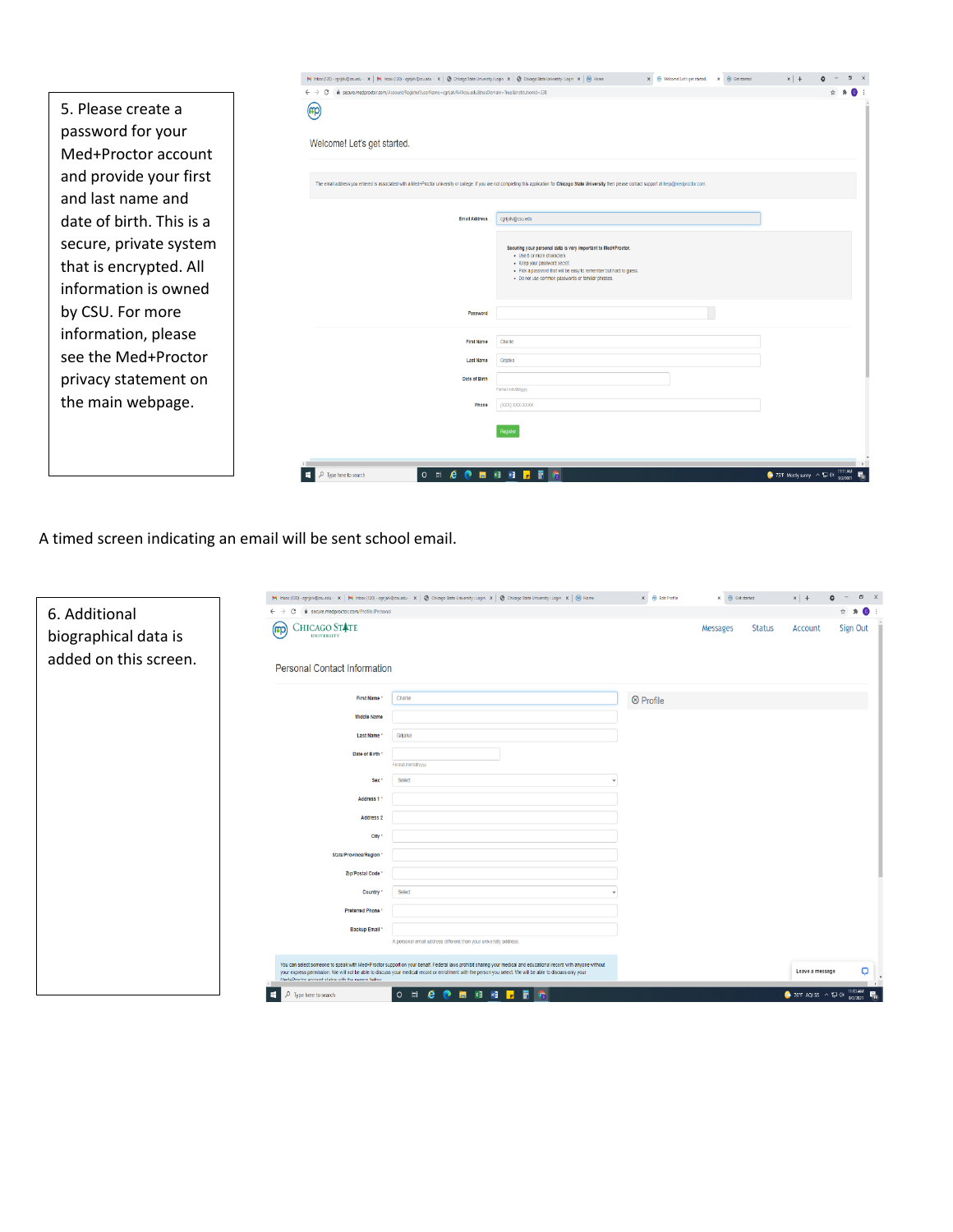7. Select students or employee from the drop-down menu. Click continue to fill out the next few pages of registration information including name, DOB, phone, password, personal and emergency contact information.

## **Entering Term**

#### **Attention**

Selecting the incorrect requirement group can significantly delay the processing of your records. For more information about selecting the right requirement group visit https://support.medproctor.com and search our knowledge base.

| Entering Term <sup>*</sup> | √ Select        |              |
|----------------------------|-----------------|--------------|
|                            | <b>Students</b> |              |
| Student ID*                | Employee        |              |
| Campus Resident?*          | Select          | $\checkmark$ |
|                            | Continue        |              |
|                            |                 |              |
|                            |                 |              |
|                            |                 |              |
|                            |                 |              |

| 8. Agree to the<br>License<br>Agreement by<br>entering your full | <b>Messages</b><br><b>Med+Proctor Agreement</b><br><b>END USER LICENSE</b><br><b>AGREEMENT / TERMS OF USE</b>                                                                                                                                                                                                                                                                                                                                                                                                                                                                                                                                                                                                                                                                                                                                                                                                                                                                                                                                                                                                                                                         |  |
|------------------------------------------------------------------|-----------------------------------------------------------------------------------------------------------------------------------------------------------------------------------------------------------------------------------------------------------------------------------------------------------------------------------------------------------------------------------------------------------------------------------------------------------------------------------------------------------------------------------------------------------------------------------------------------------------------------------------------------------------------------------------------------------------------------------------------------------------------------------------------------------------------------------------------------------------------------------------------------------------------------------------------------------------------------------------------------------------------------------------------------------------------------------------------------------------------------------------------------------------------|--|
| name and<br>click continue.                                      | Agreements<br><b>IMPORTANT: PLEASE READ THIS EULA CAREFULLY.</b><br>Med+Proctor is a developer and distributor of educational and medical record<br>management hardware, software, and mobile applications. Med+Proctor also provides<br>Services to Educational Institutions, which use its proprietary Program.                                                                                                                                                                                                                                                                                                                                                                                                                                                                                                                                                                                                                                                                                                                                                                                                                                                     |  |
|                                                                  | This EULA is between Med+Proctor and User. Please read this EULA carefully, as User<br>accepts and agrees to be bound by all Terms by accessing and/or using the Site,<br>Program and/or Services. If User does not accept or agree to be bound by the Terms<br>of this EULA, then User should not access or use the Site, Program and/or Services,<br><b>End User License Agreement</b><br>and User must immediately exit this Site and/or discontinue use of the Program and/or<br>Services. The access and/or use of the Site, Program and/or Services signifies User's<br>acceptance and continued acceptance of Med+Proctor's Terms, including this EULA,<br>and any revisions thereto.<br>The Site, Program, and/or Services are to be accessed and used only by Users (and/or<br>Continue<br>their Representatives) who are thirteen (1) years of age or older and who consent to<br>and authorize any and all privacy waivers requested by Med+Proctor. By accessing<br>and/or using the Site Program and/or Services, the Heer acknowledges, represents<br>Enter your full name<br><b>E</b> Agree<br>Enter your full name for use as an electronic signature |  |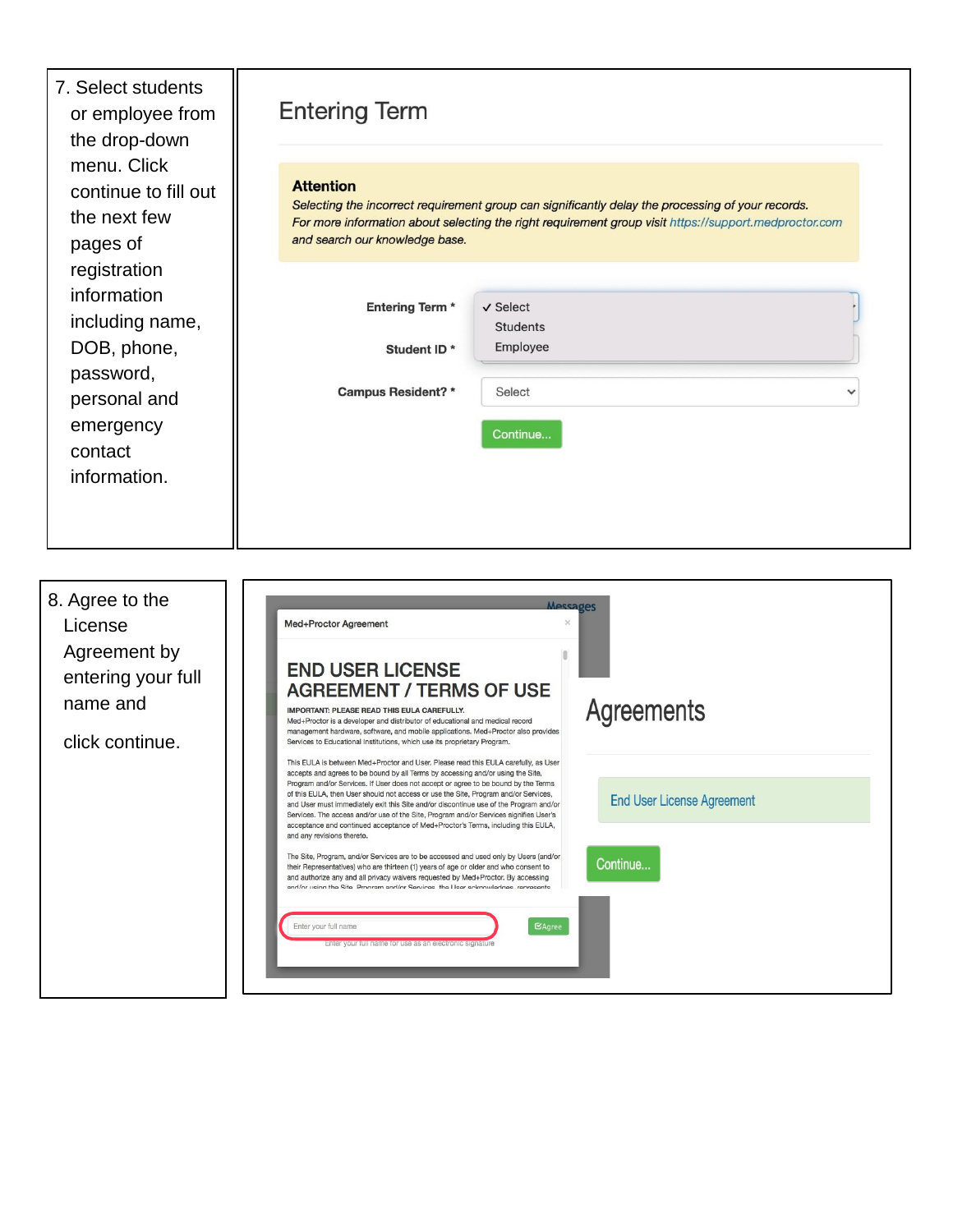### 5. **IMPORTANT:**

You may choose to purchase the

\$10.00 MP

package for permanent access to your records.

However, it is not required to submit your records to CSU.

**PLEASE CHOOSE THE GRAY**

**BUTTON AT THE BOTTOM.**

# Ready to submit your documentation?

Submit your immunizations with M+P Pro!

#### **Benefits**

★

One-time, easy payment of \$10.00

Priority Access to support staff and verification services.

Lifetime Access: Download and use your immunization forms anytime you need them.

Centralized, Secure Storage: All of your relevant health information in one location.

Access to the Association of American Medical Colleges (AAMC) form which is accepted nationwide.

Generate your complete health record with just one click! Great for transfer of health information to other organizations.

No, thank you. I do not want access to my documents later.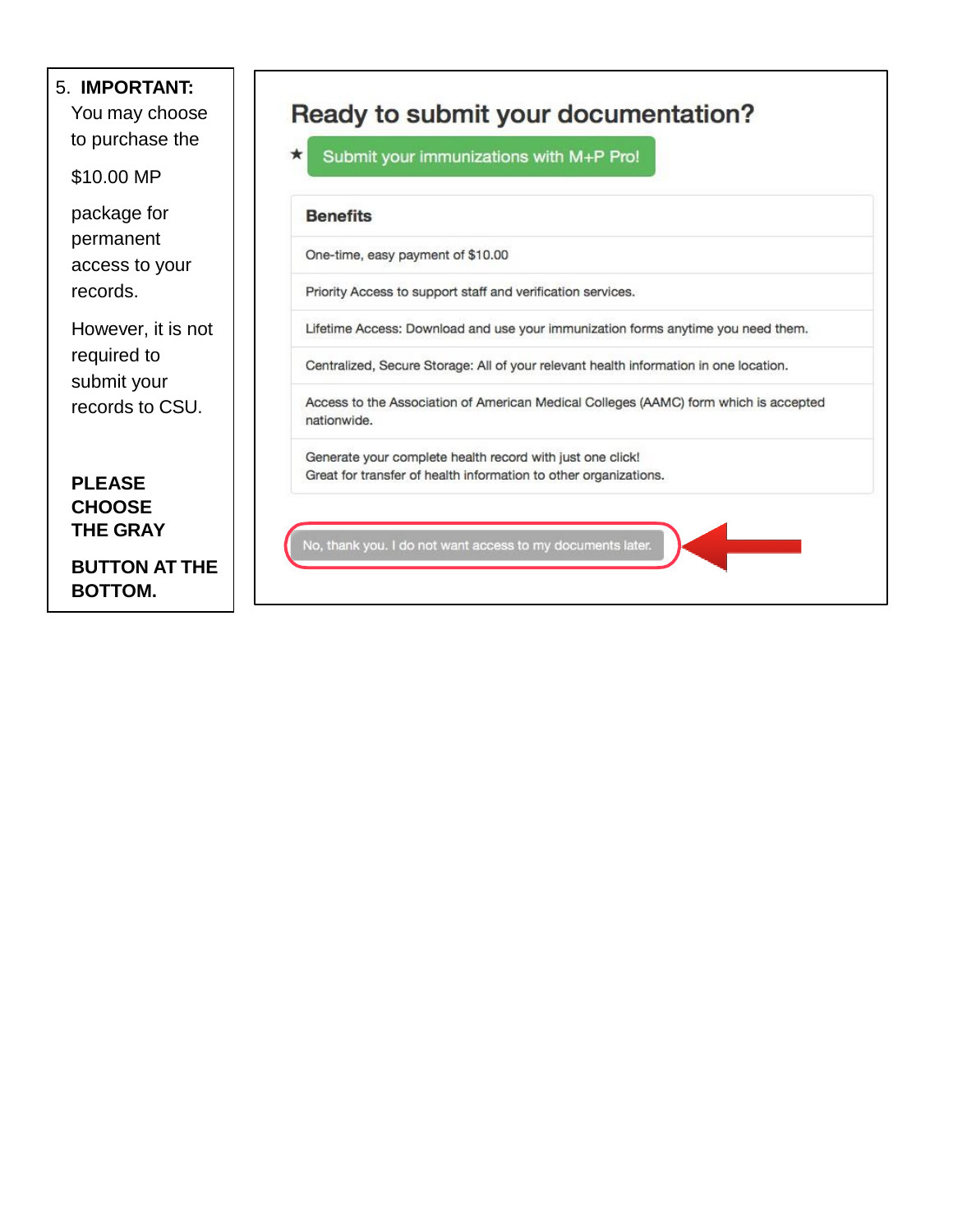